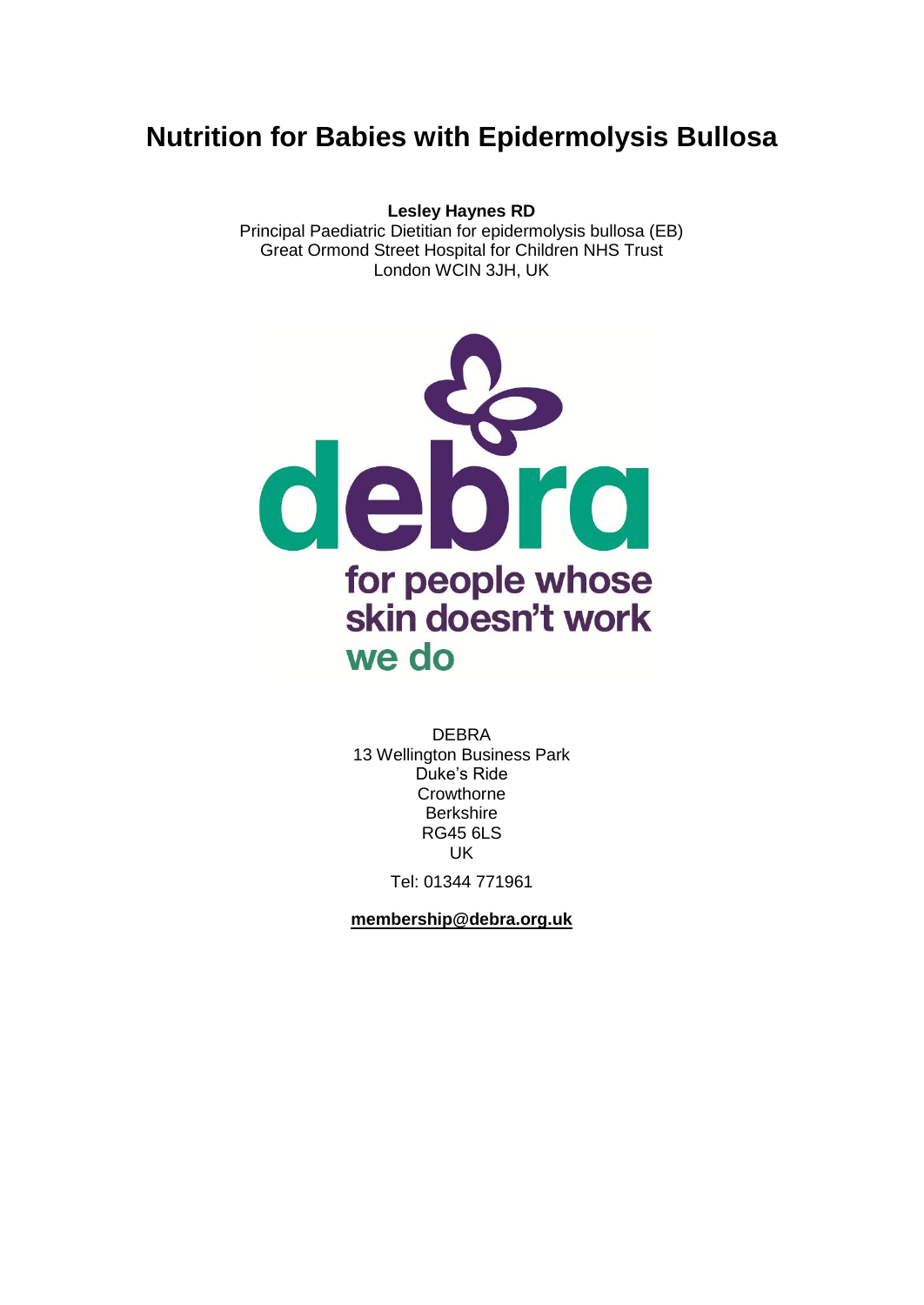# **Nutrition for Babies with Epidermolysis Bullosa**

<span id="page-1-0"></span>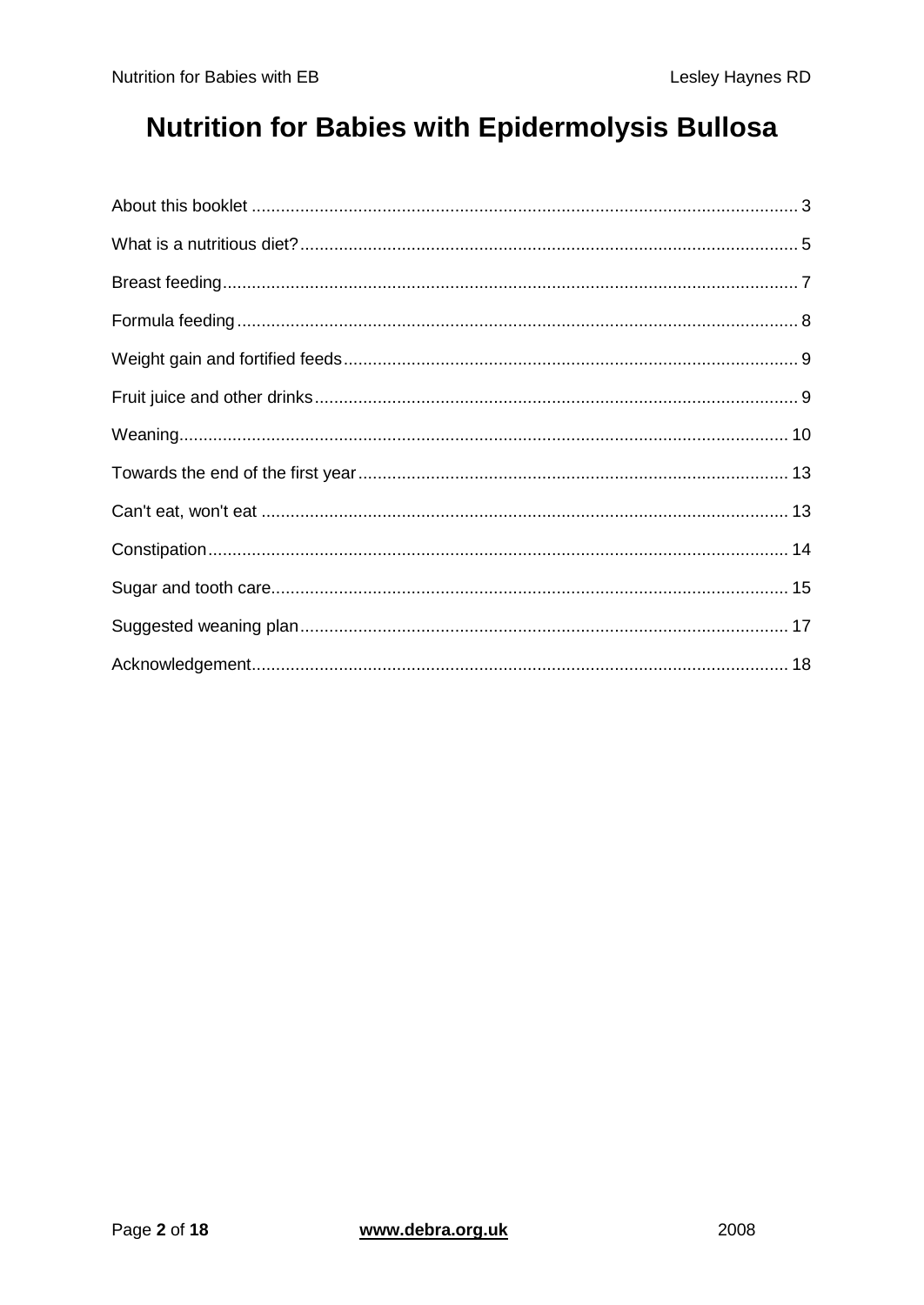# **About this booklet**

All babies and children need to be well nourished to thrive and to enjoy the best possible quality of life. This is especially important for those with the more severe EB types, (recessive dystrophic EB, Dowling-Meara EB simplex and non-Herlitz junctional EB) because some of their nutrition is diverted away from growth and into wound healing and fighting skin infections. Although it is not possible to cure EB with "special" diets (eliminating particular foods or containing megadoses of certain nutrients), by promoting an optimal nutritional intake growth, immunity and healing will have the best chance of succeeding.

Sadly, the nature of Herlitz junctional EB (HJEB) is such that nutritional modifications cannot exert any long term benefit. However some dietary manipulations may positively influence the HJEB baby's quality of life, and individual advice should be sought about this.

This booklet describes the nutrients that make up a normal balanced diet for all of us regardless of our age and whether we have EB or not. This has been done in order to offer comprehensive information, but please note that some foods mentioned are not appropriate for babies and young children. This is followed by practical information specific to feeding EB babies up to the age of about 18 months.

A booklet like this can give only general advice and cannot provide answers to every situation. To aim for the best nutrition for your child, the advice of a paediatric (children's) dietitian should be sought. An individualised plan can then be drawn up and reviewed regularly to ensure that it remains realistic and feasible. EB affects girls and boys in equal proportions, but for ease of reading, the baby is referred to as "he" throughout.

For information on nutrition for older children, please refer to:

*Nutrition in Epidermolysis Bullosa - for children over 1 year of age* by Lesley Haynes RD

Published by DEBRA UK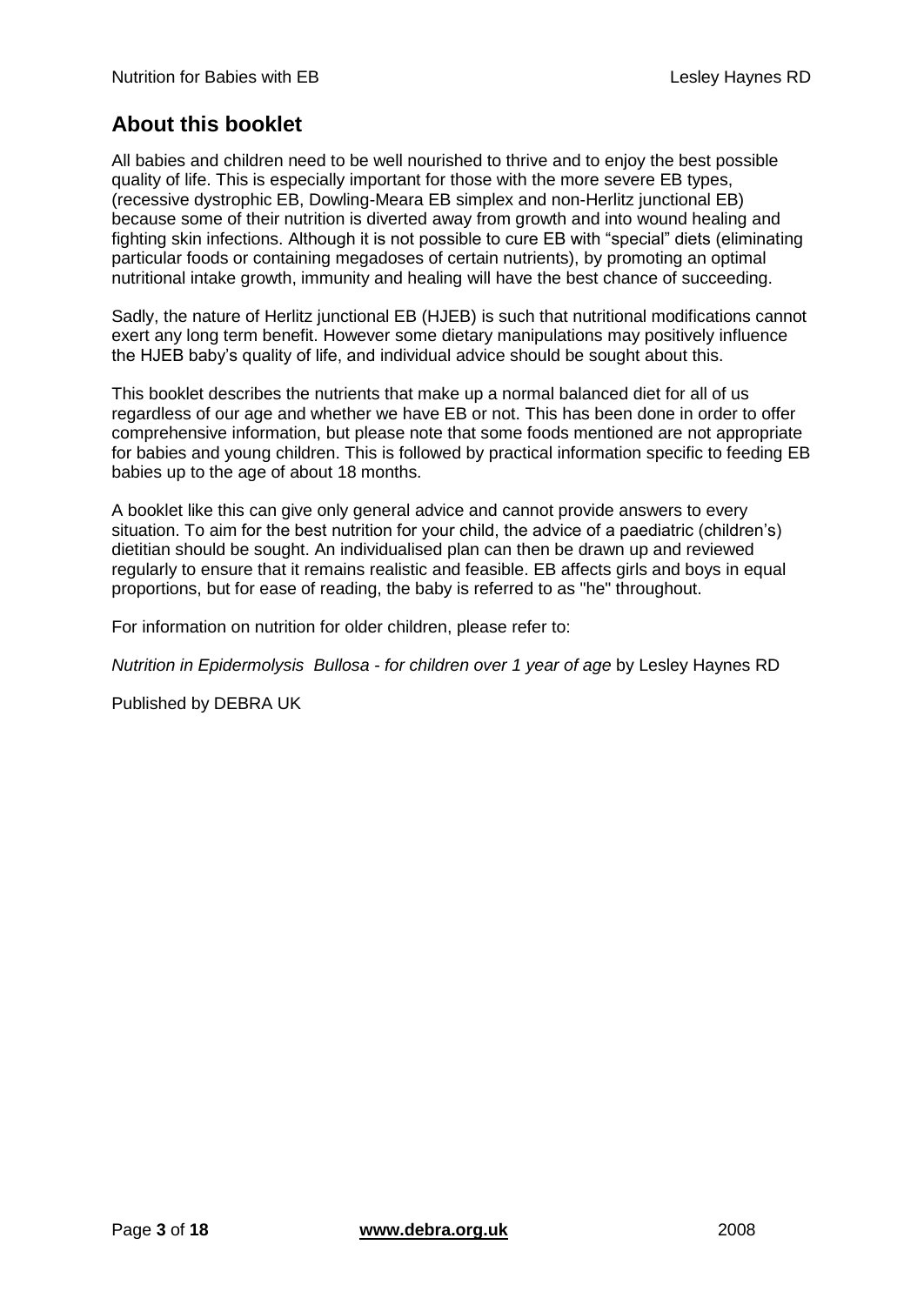# **Why is nutrition important in EB?**

Babies who do not have EB channel most of their nutrition into growth. However, because EB babies' skin is fragile and easily damaged, they may need individually-tailored diets not only to promote growth, but also:

- to compensate for nutrients lost through open wounds or lesions
- to supplement the nutrients necessary for optimal healing
- to help maintain an effective immune system to counteract infection
- to promote normal gut function and avoid constipation
- last, but by no means least, to feel as well as possible and enjoy a good quality of life



All babies have "off days", e.g. due to teething or minor illness, when food intake is reduced and EB babies are no different. However, this happens more often for EB babies if they have also to contend with blisters in the mouth and throat which make feeding uncomfortable and may reduce food intake significantly. Parents naturally become very anxious at these times, but when babies sense this, they can become more reluctant to feed. However, by capitalising on the good days when your child is happy to eat, you will feel better able to cope with days when his intake is poor.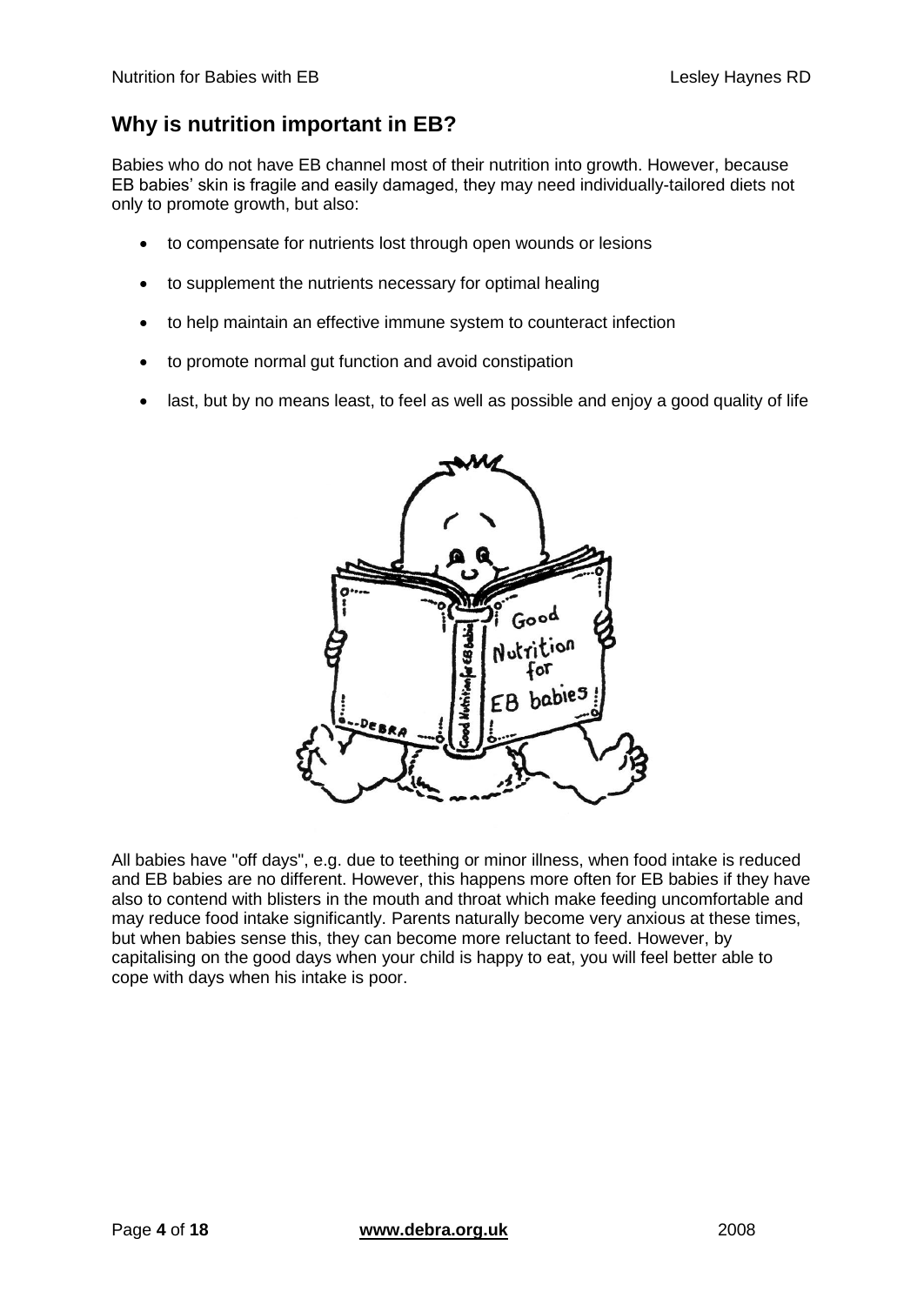# <span id="page-4-0"></span>**What is a nutritious diet?**

A nutritious diet contains a balance of:-

| <b>Proteins</b> | Carbohydrates | Fats | Vitamins | <b>Minerals</b> |
|-----------------|---------------|------|----------|-----------------|
|                 |               |      |          |                 |

Fibre Water

This is not as complicated as it sounds because most foods are a mix of several nutrients, and a nutritious diet can be achieved with many different combinations of foods. The more varied the diet, the more likely it is to contain a good balance of nutrients. Very simply, most nutrients are used to satisfy the body's need for growth and repair (normal "wear and tear"), and to supply energy (calories). Complex chemical processes cause food to be broken down into small and then reabsorbed in forms that enable us to live (this is called metabolism).

Nutritional requirements are relatively high during infancy, childhood and adolescence when growth rate is fastest. In EB, blistering and loss of body fluids require constant repair work and the metabolic rate (the speed at which metabolism takes place) can be higher than normal, especially when infection is present.

### **Proteins**

Proteins are important to build strong, healthy body tissues and to promote wound healing. Milk (and other dairy products such as cheese and yoghurt), meat, fish and eggs comprise the main dietary sources of animal protein. Vegetable protein is found in foods such as pulses (peas, beans and lentils or dhal), nuts and cereals. A vegetarian diet needs careful planning to ensure its adequacy for any child. Nuts (except for smooth nut butters) should not be given to children under 5 years in case they inhale them or choke on them.







### **Fats**

Fats are an important source of calories and although some EB children may not be very physically active, they need enough calories to metabolise protein efficiently. If they do not consume enough calories from fats and carbohydrates, protein is used as a wasteful calorie source instead of being used to build body tissues. The high calorie content of fats and fatty foods is useful for children with small appetites (see **["Can't eat, won't eat"](#page-12-1)**). Butter,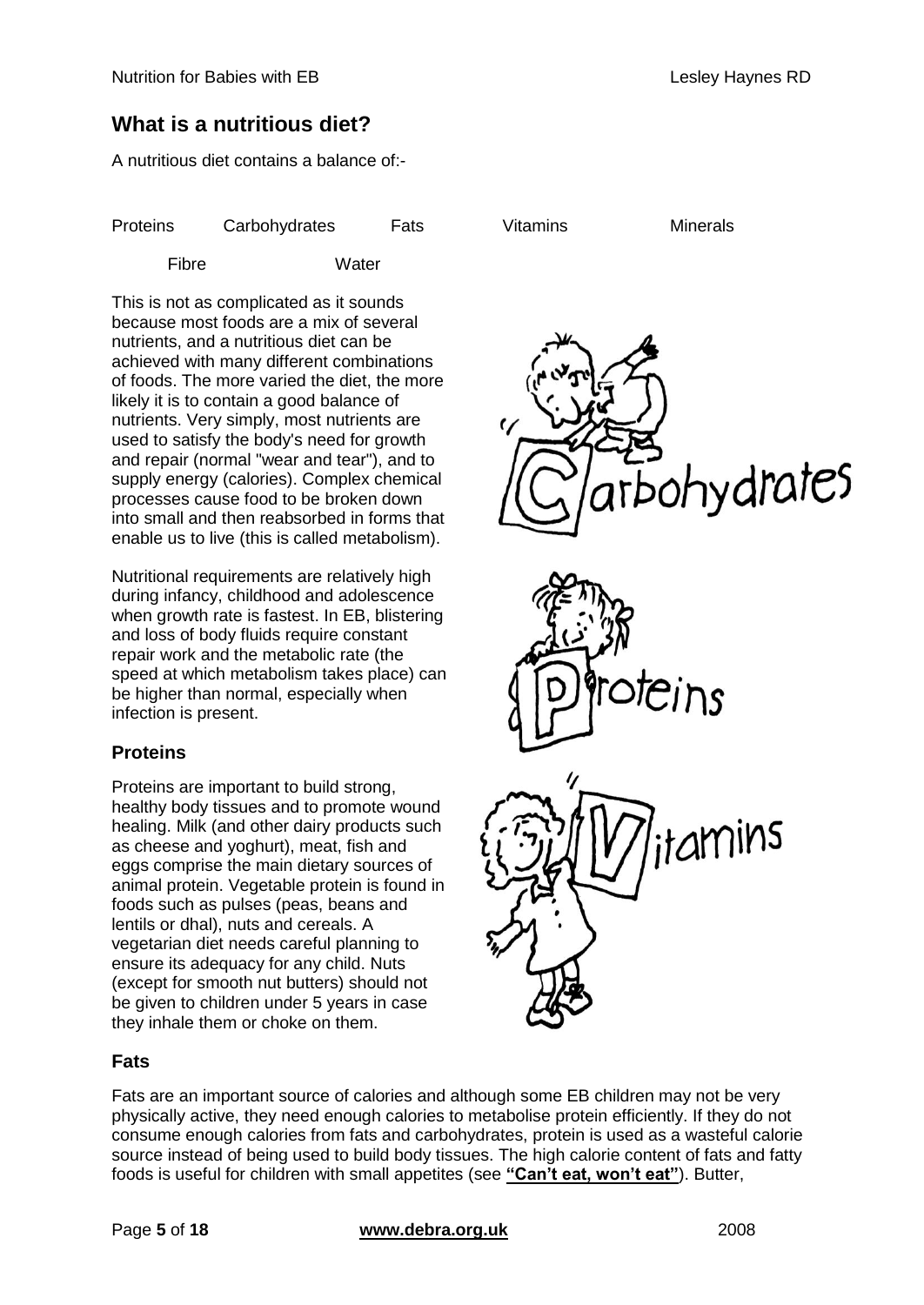margarine, cream, oil, lard, suet and dripping are obvious sources of fat. Less obvious sources are full cream milk, full fat yoghurt, most types of full fat cheese (including fromage frais), ice cream, meat (especially when there is visible fat), eggs, oily fish (e.g. sardines, pilchards and salmon), avocados, nut butters and chocolate.

#### **Carbohydrates**

Carbohydrates are also an important source of calories and, in some cases, of fibre, vitamins and minerals. The carbohydrates that are useful mainly as a source of calories include biscuits, sugar, sweets, glucose, honey, jam and syrup. Carbohydrates that contain a wider range of nutrients include cereals, breakfast cereals, flours, pasta, bread, potatoes, fruits and pulses. Puddings and cakes are valuable mainly for their energy content, but can also be good protein sources if they are made with eggs and milk products. All carbohydrates are important in the EB diet. The sweet ones (biscuits, sugar etc) should be included with, but not instead of, the less sweet ones (cereals, potato etc). (See ["Sugar and](#page-14-0)  [tooth care"\)](#page-14-0).

Fibre (roughage) is the part of food which is unabsorbed as it passes through the gut. Far from being of no value, fibre is very important for keeping the gut healthy, the bowels working normally and encouraging the beneficial bacteria there to flourish (which in turn helps the immune system to work effectively). Fibre is found in wholegrain breakfast cereals, eg. Weetabix $\mathcal{B}$ , porridge, bran flakes & muesli, wholemeal bread, wholemeal flour, wholemeal pasta, brown rice, pulses, dried fruit and fresh fruits and vegetables. Children with mouth and throat blisters can find high fibre foods difficult to chew and swallow. Citrus fruits (oranges, tangerines etc) and tomatoes may irritate the mouth if it is blistered or sore. A high fibre diet is bulky and filling and consequently can be low in calories, as less total food is eaten. (See **["Constipation"](#page-13-0)**).

#### **Vitamins**

Vitamins are essential for growth and health. If a sufficiently varied diet is eaten every day, vitamin intake is usually satisfactory, however if food intake is limited supplements may be recommended (see **["Vitamin and mineral supplements"](#page-6-1)**). There are several vitamins and each has a specific function in the body. For example:

*Vitamin A* is found mainly in liver, milk, oily fish such as mackerel, fortified margarine and yoghurt. Dark green, red and yellow vegetables contain a substance called carotene which can be converted by the body to vitamin A. Vitamin A is needed to maintain the health of skin, eyes and mucous membranes and to help strengthen the immune system.

**The B group of vitamins** is found in dairy foods, meat, eggs, bread, cereal products and potatoes. Different B vitamins have specific functions eg. helping to metabolise energy from carbohydrates, maintaining healthy blood and skin and promoting protein metabolism.

*Vitamin C* is found mainly in fruit, especially citrus fruit and some vegetables, eg. green vegetables and potatoes. Vitamin C is important in activities such as wound healing and iron absorption.

*Vitamin D* is found in butter, margarine, oily fish, evaporated and dried milk, eggs and liver, with fish liver oils being the best source. Sunlight on the skin produces vitamin D in the body. With calcium, Vitamin D helps to build strong bones and teeth.

**Vitamin E** has several important functions such as protection of cell membranes and promotion of immunity. It is found in vegetable oils, nuts, green leafy vegetables and wheatgerm.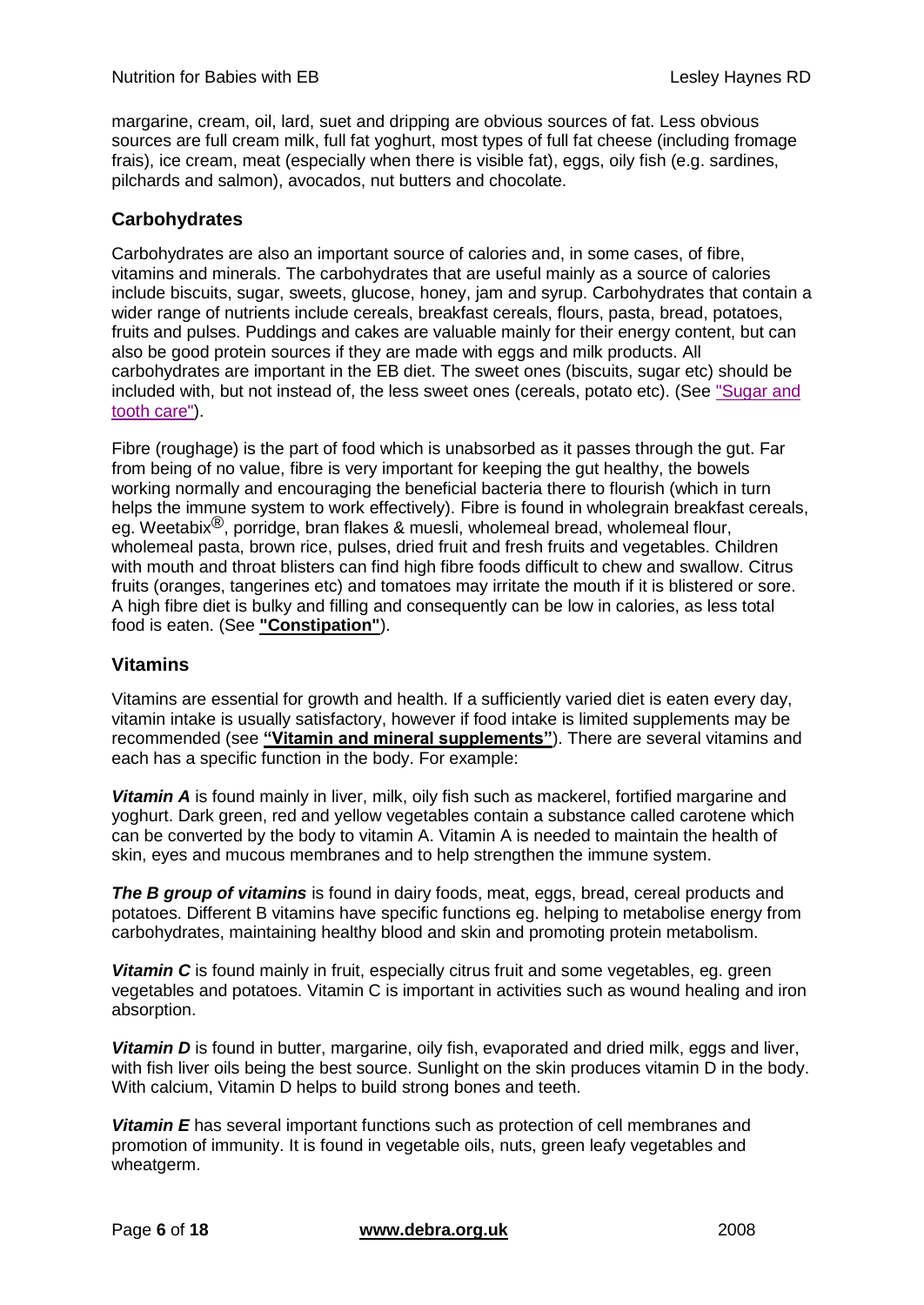#### **Minerals**

Minerals, like vitamins, are essential for health and growth and a well balanced diet usually provides adequate amounts for normal requirements. Iron, zinc, selenium and calcium are particularly important in EB.

*Iron* The main sources of iron in the diet are meat (especially liver, kidney and corned beef), bread and fortified breakfast cereals. Iron is needed for healthy blood and prevention of anaemia. Iron losses can be significant when skin is fragile and frequently damaged.

**Zinc** is found in a variety of foods, particularly protein foods e.g. meat, shellfish and dairy products as well as bread and cereal products such as wheatgerm. It plays essential roles in many complex metabolic processes including wound healing.

**Selenium** has a vital role (together with Vitamin E) in protecting body cells from damage; it also helps the immune system to produce antibodies. It is found in Brazil nuts, dairy foods and some seeds and grains.

*Calcium*, with vitamin D, builds healthy bones and teeth. It is also needed for normal muscle and nerve functioning and blood clotting. Calcium is found in milk and milk products such as cheese and yoghurt. Breast and formula milks are good sources of calcium and EB babies rarely need supplements.

**Water**, although often not considered as a nutrient, is essential to keep us well hydrated. An adequate fluid intake is also important to avoid constipation. (See **["Constipation"](#page-13-0)**).

#### <span id="page-6-1"></span>**Vitamin and mineral supplements**

If food intake is restricted by factors such as sore mouth or painful swallowing, or if requirements are increased, supplements can be prescribed. *However*, *because* e*xcessive intakes can be harmful, it is always advisable to ask for dietetic advice before introducing any form of supplementation.*

### <span id="page-6-0"></span>**Breast feeding**



Human milk is perfectly designed to promote babies' growth and development. It contains precious antibodies which contribute to the baby's defence against infection as well as prebiotics (substances which encourage the growth of beneficial gut bacteria that are involved in many vital processes); it may also reduce the chance of development of allergy. So, it is very advantageous for a baby with EB to have breast milk, even if only for a short period.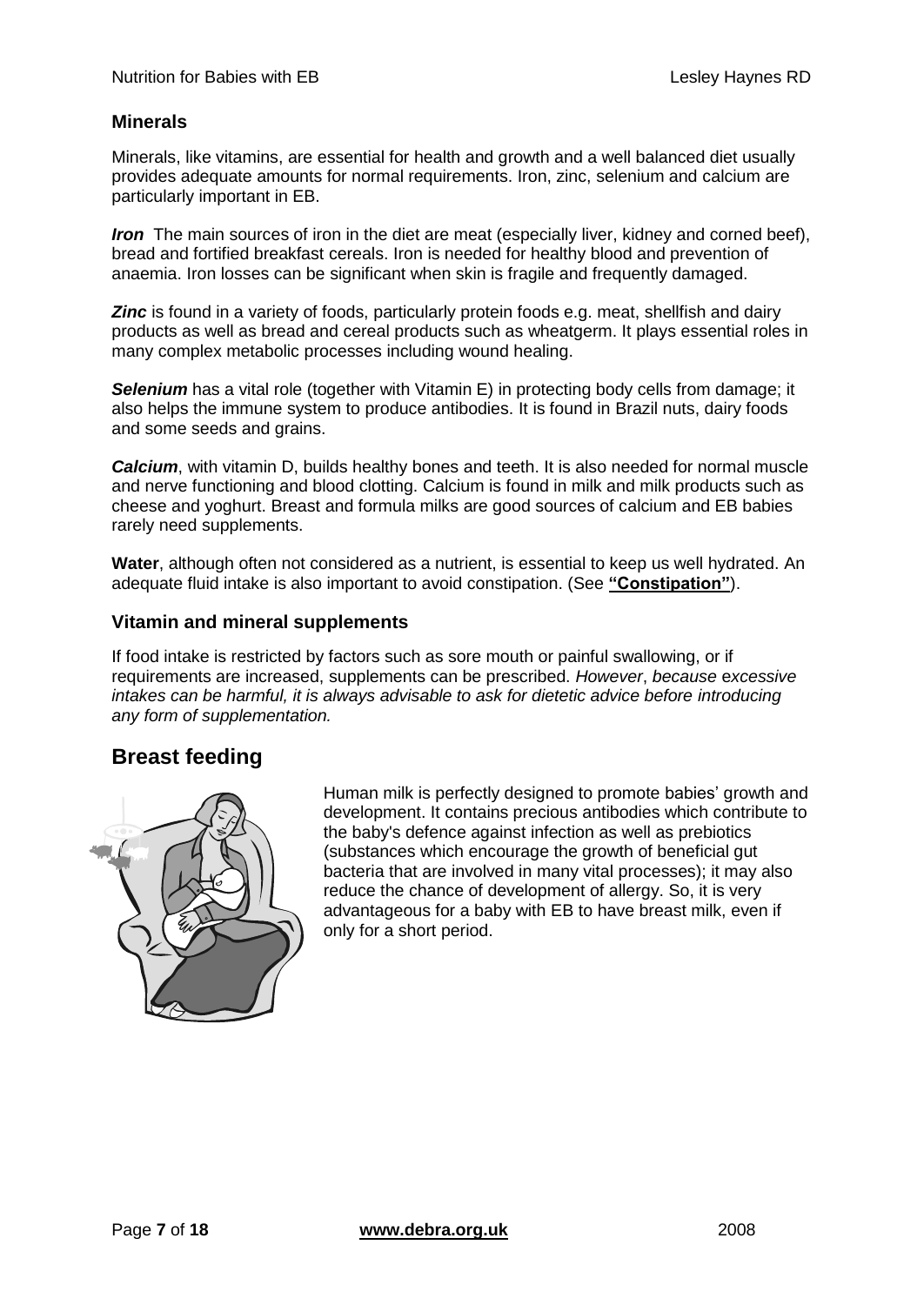#### **Here are some tips that mums of EB babies have found helpful:**

Even if your baby has mouth blisters, this does not necessarily rule out breast feeding.

Blisters often burst during suckling, but if not, follow the EB Nurse Specialist's advice.

To minimise friction when he nuzzles against your breast, apply white soft paraffin or Vaseline $^{\circledR}$  to your nipples and to his cheeks, lips and gums.

Put him to the breast often and let him suckle as long as he wishes.

Allow plenty of time so that neither of you feels rushed.

If your breasts are very full, express a little milk first so that he does not choke when the milk comes down.

Make sure that he is properly latched onto the nipple and not askew.



If your baby's mouth is too sore to suckle, or if he tires easily, you could express milk and feed it from a dropper or spoon, or a specially-manufactured bottle and teat such as the Haberman Feeder® (Athrodax Healthcare International). This teat is specially shaped and is less likely to damage the gums than a regular teat. Its internal valve and long shaft allows control over the flow of milk, helping a baby with a weak suck to receive a good flow. However, it is important not to squeeze the shaft so strongly that milk hits the back of his throat, stimulating the gag reflex and possibly causing him to breathe feed into his lungs.

Alternatively, the hole in a conventional teat can be enlarged using a needle or by making a small cross cut with a pair of sharp scissors. Sterilise the teat before use. Take care that the faster flow of milk does not cause coughing or choking.

Sometimes breast milk needs to be supplemented to increase its nutrient content (this is called fortifying) and there are various ways in which this can be done. You can discuss with the dietitian the best option for you and your baby.

## <span id="page-7-0"></span>**Formula feeding**

You may prefer to give infant formula rather than breast milk to your baby.

On the other hand, perhaps your baby's requirements cannot be fully supplied by breast milk and he needs to have formula milk in addition to, or in place of, breast milk. Whatever the reason, you can discuss with the dietitian the best feeding plan for you and your baby. This may involve adding specific nutrients to your expressed breast milk (EBM), or giving some infant formula in addition to your breast milk, or giving only formula feeds.

#### (See **["Weight gain and fortified feeds"](#page-8-0)**).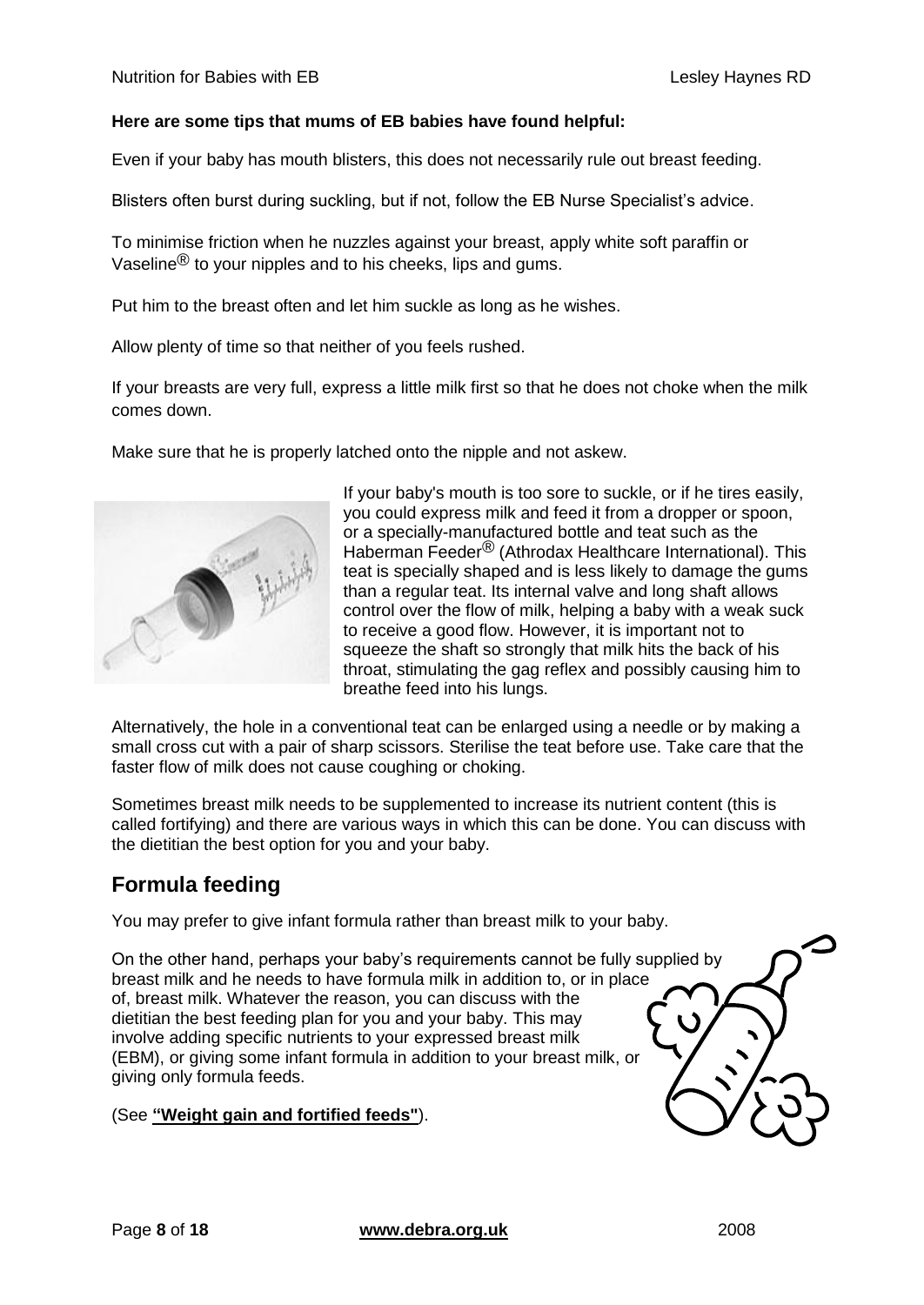# <span id="page-8-0"></span>**Weight gain and fortified feeds**

The best gauges of any baby's progress and development are increased weight, length and head circumference and your baby's weight in particular should be checked regularly to ensure that he is thriving. This may mean weighing on alternate days in hospital and weekly to start with once he goes home. Ideally, this should be done on the same scales each time and in similar dressings and/or clothes.

If your baby's weight gain is a little slow, the dietitian can suggest adding extra nutrients to your EBM and/or to give him a commercially-available feed specially formulated to contain a higher concentration of nutrients than regular babymilks. Examples of these include Infatrini<sup>®</sup> (Nutricia) and SMA High Energy<sup>®</sup> (SMA Nutrition); both are available on prescription from your general practitioner (GP).

Alternatively, you might be advised to make up his feed in a concentration greater than the usual dilution of one scoop of babymilk powder to 30 ml (1 fluid oz) of water. This will give a feed richer in all nutrients but in the same volume of fluid as before. This is called fortifying the feed. *It is safe, provided that it is done under medical or dietetic supervision and reviewed regularly.* 

An example of such a feed would be:

4 scoops of babymilk such as SMA Gold<sup>®</sup> (SMA Nutrition) or Premium<sup>®</sup> (Cow & Gate) plus 90ml (3 fluid ounces) of cooled, boiled water (the usual dilution is 3 scoops plus 90ml water).

If your baby needs more calories, these can be provided in the form of a specially manufactured supplement of carbohydrate and/or fat mixed with the babymilk. The most commonly used carbohydrate supplements are called glucose polymers and brand names include: Caloreen<sup>®</sup> (Nestle), Polycal<sup>®</sup> (Nutricia), Maxijul<sup>®</sup> (SHS Nutricia) and Polycose<sup>®</sup> (Abbott).

An example of a feed incorporating a glucose polymer would be:

4 scoops of babymilk plus 1 scoop glucose polymer (using babymilk scoop) plus 90ml cooled, boiled water.

Calogen<sup>®</sup> (SHS Nutricia) is the brand name of a fat supplement in the form of an oil and water emulsion. A combination of glucose polymer and fat is available in two forms, Duocal<sup>®</sup> (a powder) and Liquid Duocal<sup>®</sup> (SHS Nutricia). All these calorie supplements can be obtained on prescription from your GP. Always ask your dietitian for advice regarding their suitability for your baby and directions for their use.

## <span id="page-8-1"></span>**Fruit juice and other drinks**

Babies do not usually need any fluids other than breast milk/formula milk to nourish them and boiled water to quench any extra thirst. Fruit juices and herbal infusions are not an essential part of any baby's diet and sweet-tasting fluids may suppress the appetite for feeds. Babies often cry because of thirst as well as hunger, so it is a good idea to offer your baby cooled, boiled water in between feeds, especially in hot weather. If he is thirsty, water is the perfect drink.

Too little fluid can cause and aggravate constipation. If you feel that your baby needs more fluid, but he refuses water, offer ready-to-feed baby juice diluted with an equal amount of water or 1 teaspoon of fresh fruit juice plus 100ml cooled boiled water. (See also section on **["Constipation"](#page-13-0)**).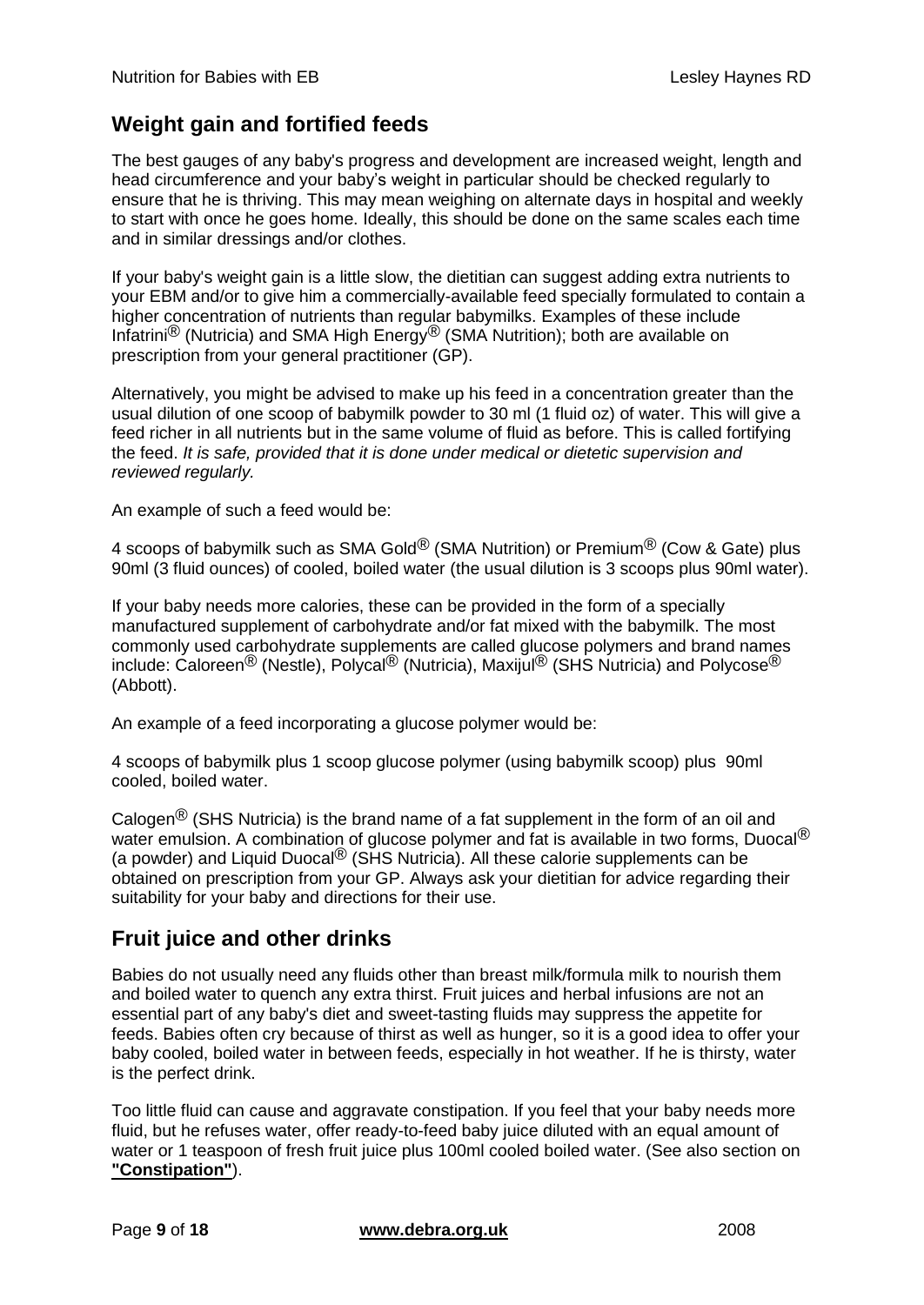

# <span id="page-9-0"></span>**Weaning**

Weaning is the process during which babies learn to graduate from sucking to biting, chewing and swallowing progressively more solid foods. In the UK, the recommended age for introducing weaning is around 6 months.

Some babies need, and can safely be given solids earlier than this, but not before 17 weeks. If you do decide to give solids before six months, foods containing gluten, eggs, cheese, dairy products, fish and shellfish should be avoided. Delaying until then will help to minimise the risk of developing adverse reactions to foods and allergies. Every baby is an individual, and arrives at the weaning stage in his own time. Signs that your baby is ready to start taking solids include:

- Holding his head up, maintaining a steady, upright position when supported
- Being curious about what you are eating and making chewing motions
- Picking up food and putting it in his own mouth
- Having cut one or two teeth
- Being hungry even though you have tried increasing milk feeds for a few days

#### **Starting off**

At first, solids should supplement milk feeds, not replace them. If your baby is having a more concentrated feed, it is very likely that he will not be interested in solids as early as other babies. So try not to be disappointed if friends' babies are progressing faster than your baby - he will get there.

A sore mouth or tongue, or fear of choking on the unfamiliar consistency or flavour are all common reasons for EB babies to be reluctant to progress onto solids. Fear seems more common if there is a history of vomiting or reflux, or if these are current problems. Reflux is the return of acidic stomach contents from the stomach back up the gullet or oesophagus and it is a very unpleasant experience. It is quite common in all babies, but in EB babies it is especially important to treat it promptly because of the burning effect of stomach acid on the delicate lining of the oesophagus. Your specialist can prescribe anti-reflux medication and you may also be advised by the dietitian to thicken feeds. Thicker feeds are less likely to reflux back up the oesophagus. The important thing is not to rush your baby into taking solids; he will get there in his own time. There is nothing to be gained and much to be lost by trying to make him go faster than he is willing to go. Never try to "starve" him into taking solids by withholding some of his milk feeds. This will lead to weight loss and only add to the frustrations and stresses surrounding feeding. Contact your dietitian and she will be able to suggest strategies appropriate for your individual situation.

As your baby gets older, he will eat larger amounts of solids and drink less milk. However, milk will continue to provide a valuable source of nutrients and he should continue to drink about 500 ml per day after he has been weaned.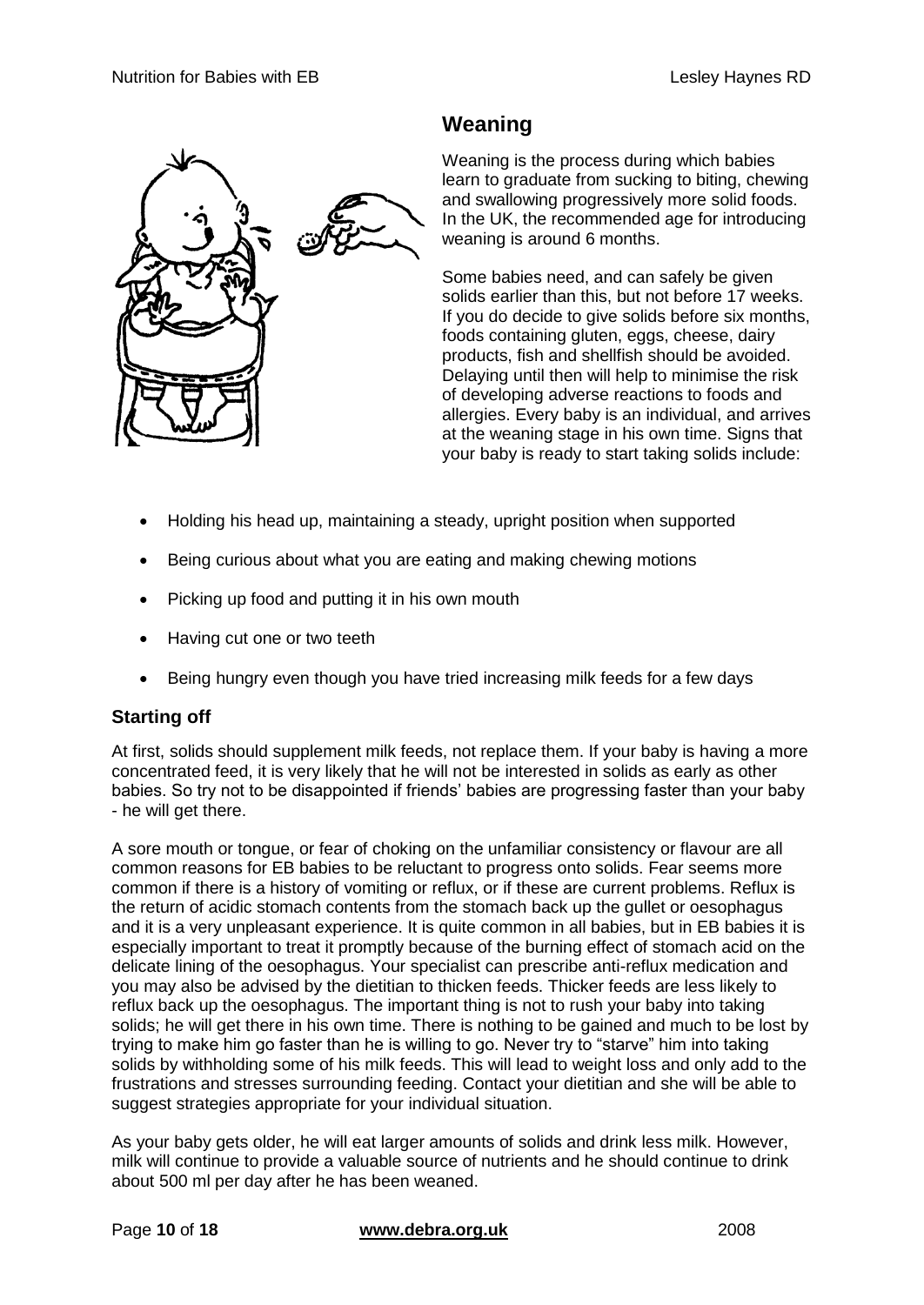#### **Take it slowly and allow your baby to set the pace**

There is a suggested plan for introducing solids at the back of this booklet. It is meant as a guide rather than a strict timetable, so let your baby set his own pace.

- Choose a time when your baby is most hungry and you have time to relax
- Always give solids from a spoon; don't add them to bottles
- Use a spoon especially designed for baby feeding e.g. the flexible, plastic Baby Basics® spoon made by Heinz
- Offer solids before he is too hungry for the next feed. Give some milk feed first to satisfy him if he is crying
- Don't be disappointed if he refuses new foods at first. It takes time to get used to new flavours and textures
- Other weaning foods can be home cooked or commercially prepared
- Do not cook with or add salt to home cooked food
- If you do need to puree food in a food mill (mouli) or liquidiser, if possible, do not sieve it as this reduces the fibre content
- Between 6 and 9 months, babies gradually learn to chew and foods need to be thicker. Fruit and vegetables should be mashed and meat minced
- Babies rapidly lose confidence if they are frightened by having to control different consistencies at the same time and may even choke, so offer foods of a uniform consistency rather than foods with soft lumps in a liquid
- At 6-7 months, introduce a teacher beaker or cup for some drinks
- At 6-7 months, encourage finger foods (see below), even if your baby's hands are bandaged. He needs to touch food and feed himself and be allowed to make a mess! Avoid sharp or rough foods that scratch the mouth and gums.
- Don't give honey until your baby is a year old. It may contain bacteria that produce toxins that can cause serious illness (infant botulism) in younger babies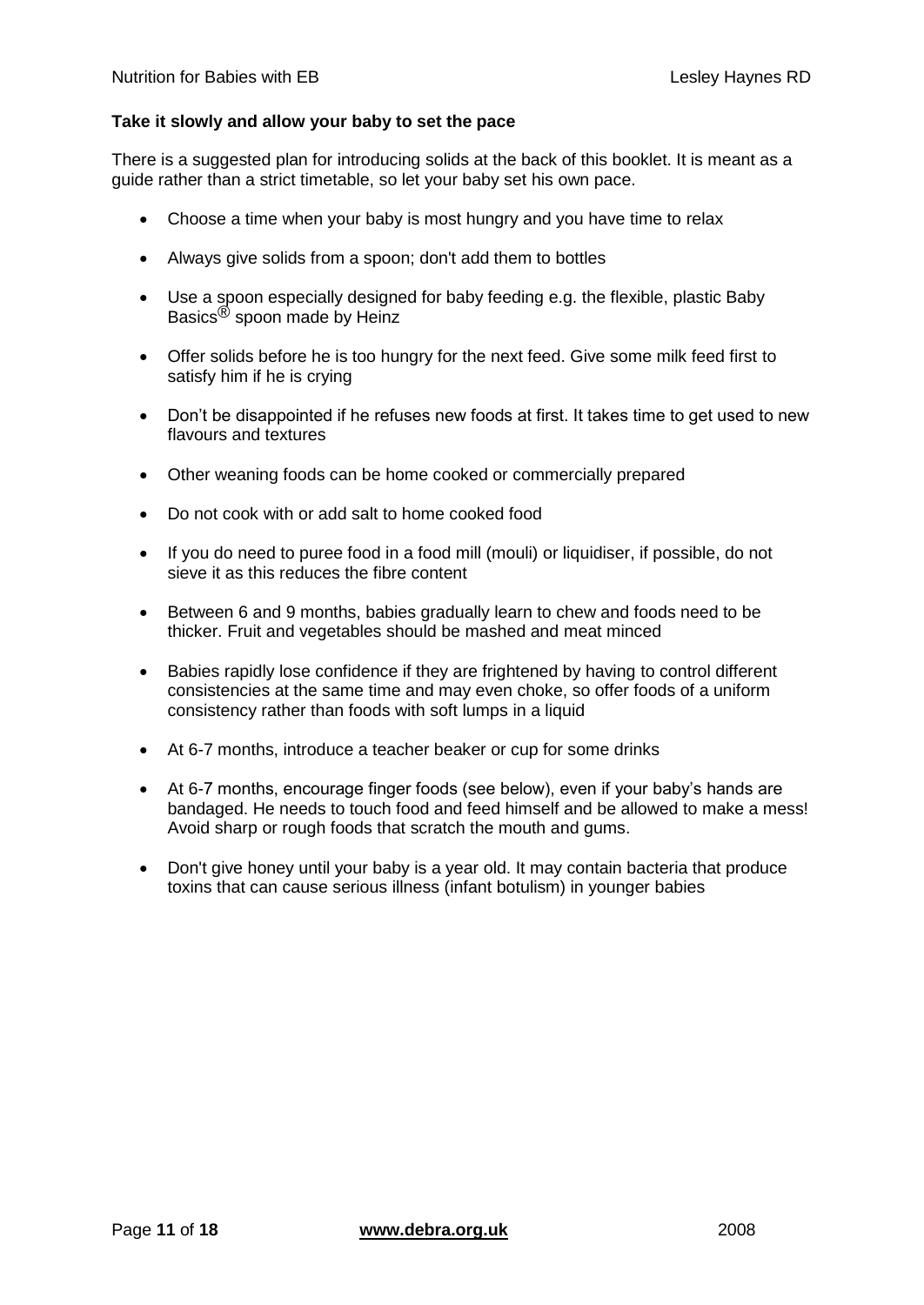### **Finger Foods**

Babies and young children with EB are often very reluctant to try new foods. Holding food and feeding themselves gives them more control and is an excellent way to promote their confidence. It will inevitably be a messy business, but it is well worth it, even if more food is played with than eaten. Here are some ideas:

#### *Bite and dissolve foods*

- trifle sponge, meringue
- soft wafer biscuits (eg. those with a cream filling)
- rice paper \*
- ice cream wafers \*
- Pom Bear<sup>®</sup> snacks, Wotsits<sup>®</sup> \*\*, Skips<sup>®</sup> \*\*, Quavers<sup>®</sup> \*\*, prawn crackers \*\*

*Bite and chew foods* (cut into strips or small pieces if necessary)

- ripe peeled pears, peaches, nectarines, mango, banana
- cooked, peeled eating apple
- soft ready-to-eat stoneless prunes, e.g. d'Agen (check no fragments of stone remain), soft, ready-to-eat , stoneless apricots, dried mango, dried pineapple
- fruit "sticks" e.g. Hum Zingers Fruit Stix $\mathbb{B}$ , marshmallows
- jelly made from a packet with half the usual water to get a stiffer consistency
- ripe peeled avocado
- cooked potato, soft chips no sharp points
- cooked carrot, parsnip, swede
- soft bread, white or wholemeal, not Granary
- soft boneless fish, chicken
- tinned frankfurter sausages eg. Plumrose $^{(8)}$  \*\*, "fingers" of ham \*\*
- processed cheese eg. Dairylea $^{\circledR}$  triangles  $^{**}$
- plain soft cooked pasta, pitta bread
- pancakes, omelette
- \* Use with care as they tend to stick to lips, but are useful as they encourage licking.
- \*\* Very salty; don't give under 9 months. Give no more than once daily under 1 year.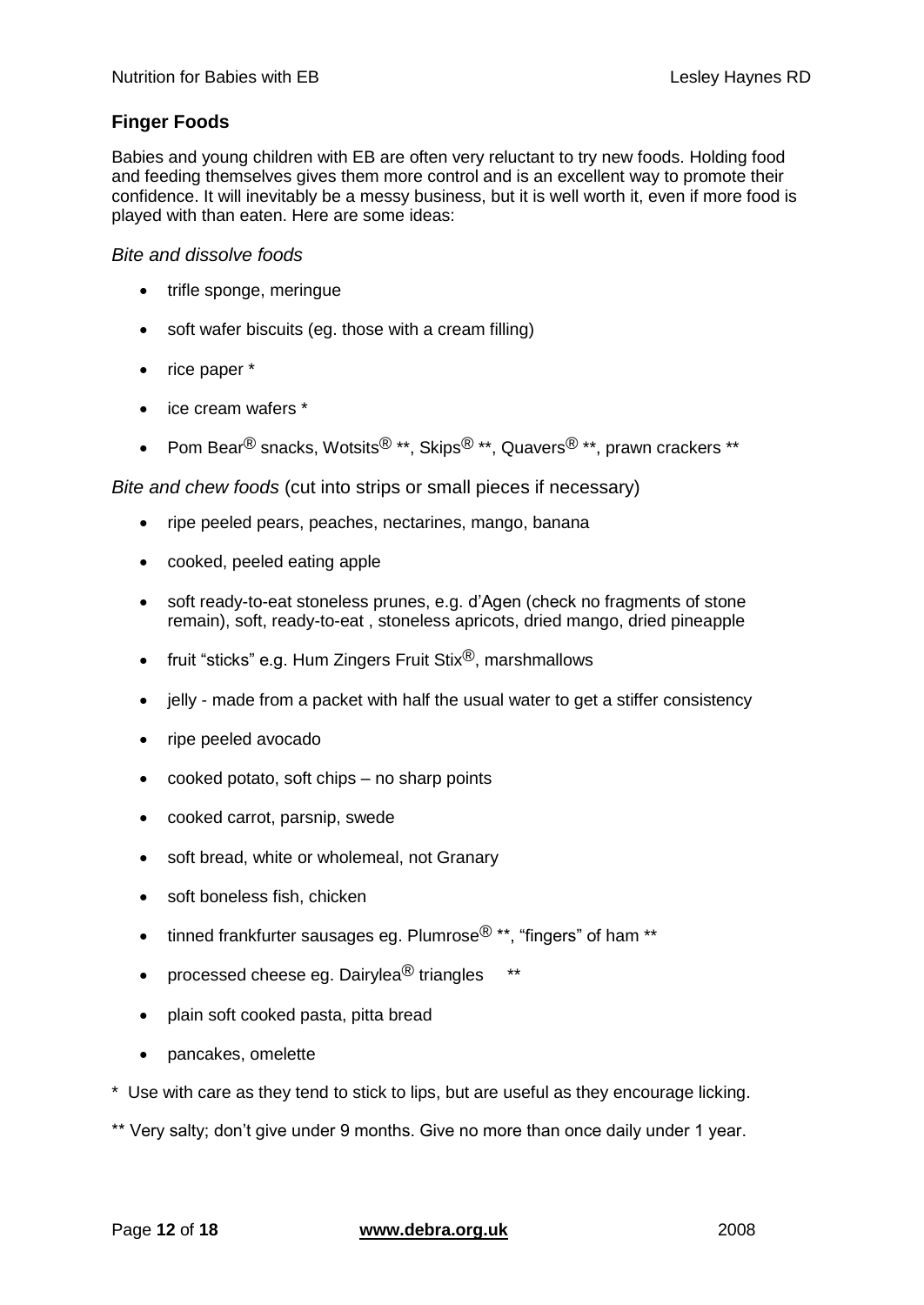### <span id="page-12-0"></span>**Towards the end of the first year**

By 9-12 months, many family meals can be suitable for the EB baby, provided that they are of a suitable consistency and not too spicy or salty. Citrus fruits, e.g. oranges or tangerines, tomatoes or fresh fruit juices may cause discomfort if the mouth is blistered. Foods which are likely to cut or scratch and blister the mouth or throat should be avoided e.g. hard crusts and sharp chips, toast, crackers, raw carrot and celery. Fish is very nutritious, but always check that all bones have been removed. Take care with hard pieces of fruit e.g. apple, the skin on fresh sausages (tinned sausages e.g. Plumrose® have very soft skin), and small, round foods such as grapes and cherry tomatoes that can be swallowed whole and cause choking - it is safer to cut these in half.

Encourage a good, balanced diet with the emphasis on protein and energy. If the appetite is small, offer 3 small meals a day with nutritious snacks in between. Milk continues to be an important source of nutrients, so try to give not less than 500ml daily of the recommended milk formula. Some toddlers are reluctant to move from a bottle to a cup or teacher beaker. Although this may take time, it is worth persevering because prolonged bottle feeding can cause tooth decay, especially if bottles are drunk during the night when saliva production is low.

#### **When can cows' milk be introduced?**

Although it is recommended that all babies should receive either breast milk or an infant formula (or a combination of these) until one year of age, many are switched to cows' milk at about 6 months. However, EB babies who have higher nutritional requirements should continue to take the recommended formula or feed, fortified if necessary (see section on **["Weight gain and fortified feeds"](#page-8-0)**), for at least the first year and possibly longer. A "followon" milk, designed to bridge the gap between infant formula and cows' milk may be suitable after 6 months. Skimmed and semi-skimmed milks are generally unsuitable because they are low in fat and therefore low in energy. Yoghurt and fromage frais made from pasteurised cows' milk can be given from about nine months. Choose the full fat, sugar-containing varieties of these products as the energy content is higher than the low calorie types.

### <span id="page-12-1"></span>**Can't eat, won't eat**

Normal events such as teething, minor illness and the "Terrible Two's" (which often starts before the age of 2) inevitably interfere with feeding. Although all these are part of normal development, they can be very stressful times. Children rapidly pick up parental worries about feeding, so if your child is having an "off day", try not to transmit your anxiety and never force-feed.

When a child's appetite is small, it helps to know how to boost the nutrient content of his

meals without increasing their bulk. The child who is used to having his food boosted when he is well is more likely to accept this when he is unwell. So, include these boosts on a regular basis, rather than waiting until an episode of poor eating. A wellnourished child is better able to handle short periods of poor intake and you will be less anxious, knowing that he has "reserves" on which to draw. Boost foods in any of these ways:

 Add 2-3 teaspoons single/whipping cream or evaporated milk to mashed potato, sauce, yoghurts, custard, mousse, jelly. (Cream or

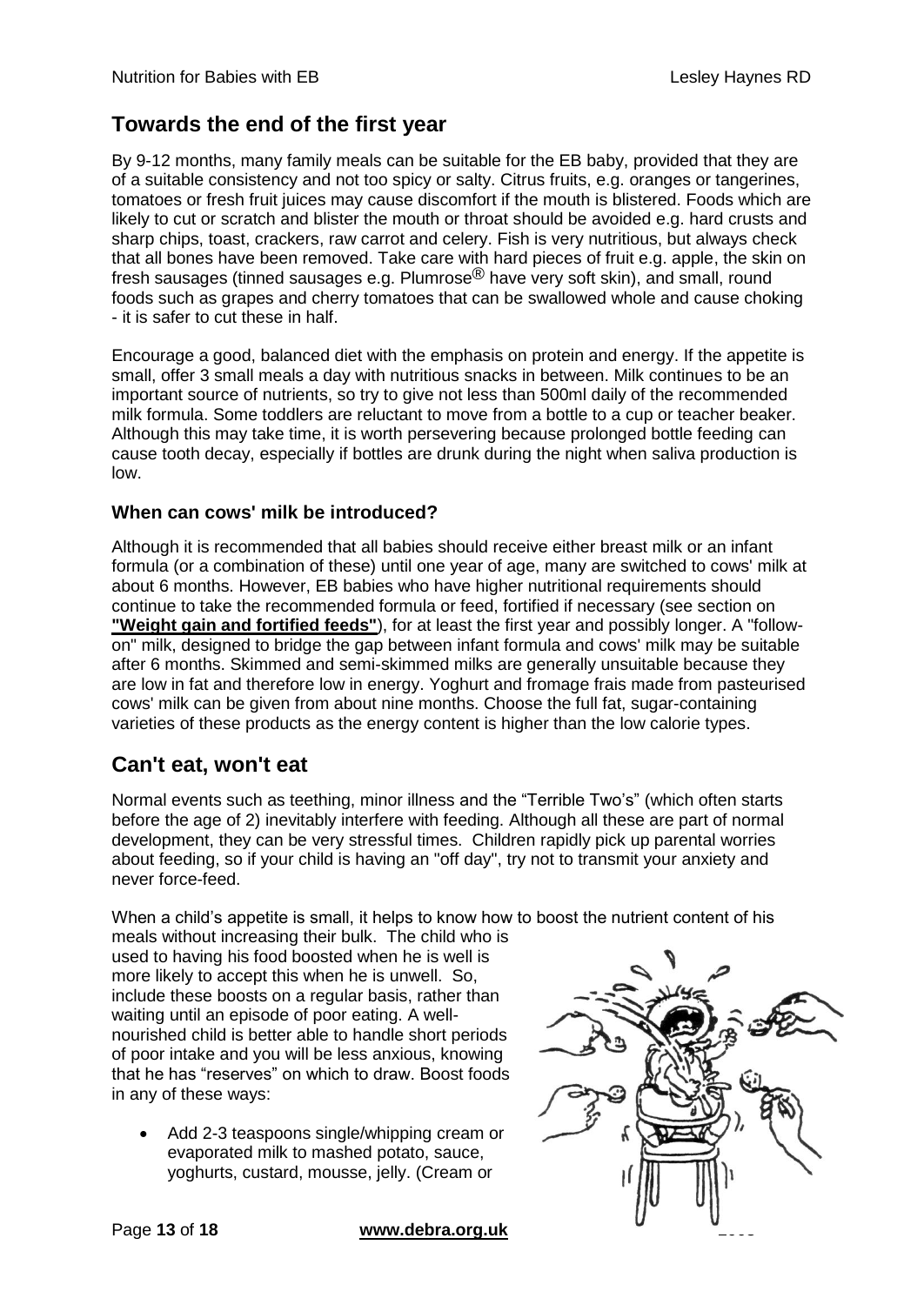evaporated milk can be frozen in ice cube trays for later use).

- Add a butter, margarine, olive oil or mayonnaise to hot vegetables.
- Spread butter, margarine, cream cheese or smooth nut butter liberally on bread, soft toast and plain sweet and savoury biscuits.
- Add grated cheese/cream cheese/mayonnaise to mashed potato, baked beans, spaghetti and scrambled eggs.
- Serve white or cheese sauce with fish and vegetables.
- Avocado pear is naturally high in calories; offer it mashed or as a finger food.
- Add 1-2 teaspoons of jam, honey or lemon curd to custard and rice pudding.
- Add 1-2 teaspoons of sugar to breakfast cereals, yoghurts, stewed fruits.
- Make up packet jelly with some of the water replaced by evaporated milk.
- Top bread or biscuits with jam, honey, lemon cheese or chocolate spread. Mix any of these spreads into milk puddings or yoghurt.
- If your child prefers pureed food, use soup, milk, white sauce or full fat coconut milk rather than water to obtain the right consistency. Water dilutes the food making it taste bland and reducing the nutrient content. Avoid sieving pureed food as this reduces its fibre content.
- When the mouth is sore, cool foods may be better accepted.

If weight gain falters at this time, your dietitian may suggest introducing a different milk that is more concentrated in nutrients such as one of the Nutrini<sup>®</sup> (Nutricia) or Paediasure<sup>®</sup> (Abbott) ranges. These are prescribable by your GP.

### <span id="page-13-0"></span>**Constipation**

Constipation is often the result of too little fluid, due to a reduced intake of feeds and/or increased requirements in hot weather. An EB baby with extensive blistering may have higher fluid requirements than normal. Constipation can be caused or aggravated by iron supplements; it may also occur for no apparent reason. How often the bowels are opened is less important than the degree of discomfort felt. As long as motions are soft and painlessly passed, it is not essential that the bowels are opened daily.

For an EB baby, passing even a moderately bulky motion may cause pain and blistering of the delicate skin around the anus. Fear of pain on passing further motions can quickly lead

to withholding motions. A vicious cycle is rapidly set up as he becomes more constipated and appetite is reduced. Regular bowel movements also depend on a regular intake of food, so a poor appetite and irregular feeds can lead to harder, drier motions. Try to ensure a generous fluid intake i.e. at least 150ml per kg (2-3oz per lb) per 24 hours for young babies who are not receiving fluid from foods. If he refuses plain cooled, boiled water, offer well-diluted fresh fruit juice (i.e. 1 teaspoon juice with 100 ml



**Page 14 of 18 www.debra.org.uk**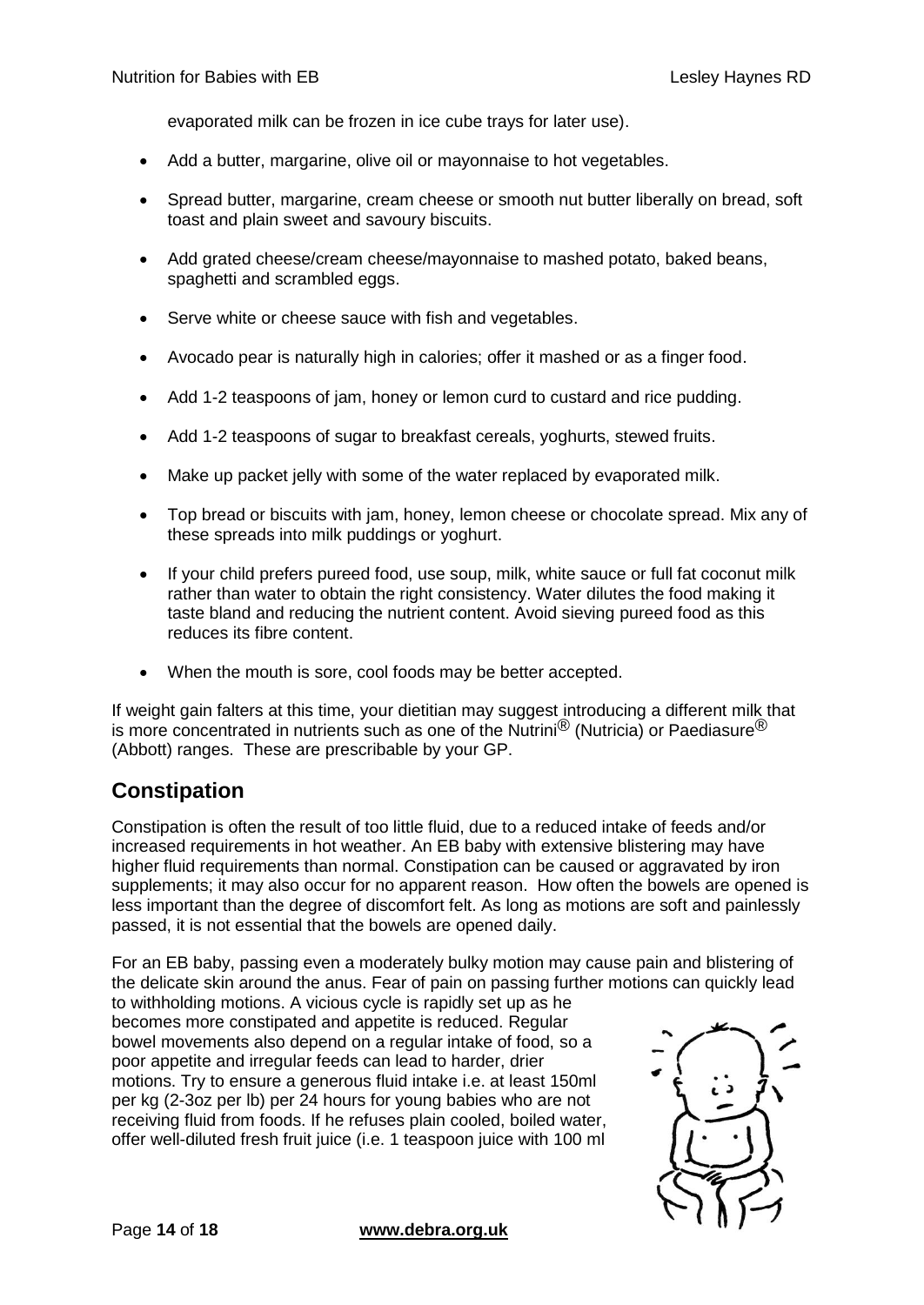water) or give ready-to-feed baby juice diluted with an equal volume of water.

The importance of treating constipation cannot be overstated. If extra fluid does not help, a gentle laxative will be required and you should ask for specialist advice about this. It is very important to give this regularly as a preventative measure and not to wait until he is very constipated.

Once your baby has started taking solids, try to include fruit and vegetable puree daily. From about 9 months, offer wholegrain cereals such as Weetabix, and from 10-12 months, include baked beans (and sweetcorn if he is able to chew this). Prunes are very useful and often well-accepted when they are pureed and mixed with yoghurt, fromage frais, custard etc. The fibre in these foods, combined with an adequate fluid (about 100ml per kg, 1-2oz per lb) will help to keep the motions soft and they will be more comfortably passed. (See "Fibre".) Your dietitian can advise on suitable fibre sources; unprocessed bran is not appropriate.

### <span id="page-14-0"></span>**Sugar and tooth care**

In some types of EB, the tooth structure is affected making decay virtually inevitable. In others, tooth structure is normal but decay is common because:

- blistering and scarring limit the tongue's ability to clean food debris from the gum margin
- bacteria in the plaque accumulated around the teeth react with the sugars in food to produce acid. The acid softens and dissolves the tooth enamel, exposing the sensitive nerves
- tooth brushing is often difficult in a fragile or tight mouth

Decay causes pain and reduces food intake. Extraction or filling of decayed teeth are unpleasant procedures and if several are needed, a general anaesthetic may be necessary. Extensive extraction causes permanent scarring in some types of EB, leading to tightness of the mouth and increased problems achieving good oral hygiene routines. So, it is important to try to preserve the teeth as much as possible.

Because children with the more severe types of EB need calorie intakes that cannot always be achieved without the consumption of sugar and frequent meals, it is important to strike a realistic balance. The number of times sugar-containing items are consumed is as important as the overall amount taken. So if sugary foods are restricted to mealtimes, they are much less damaging to teeth than if they are eaten alone. A chocolate biscuit eaten straight after a savoury snack or main meal is less harmful than when it is eaten between meals, or worse, when it is nibbled slowly over several hours. A sugary drink should be drunk quickly, with or straight after a meal and followed by some sips of plain water to rinse the teeth.

Prevention is better than cure and compromise is possible. If sugar is used sensibly, its benefits as a high energy food can be exploited, whilst at the same time minimising the likelihood of tooth decay. Here are some important points:

- Babies should not normally have sugar, cordial or fruit squash added to bottles and dinky feeders should never contain anything except boiled water
- Dummies should never be dipped in honey, jam or sugar
- Lemonade, coca cola, cordial squash etc. should be avoided because of their sugar and acid content. Give instead water or the recommended milk formula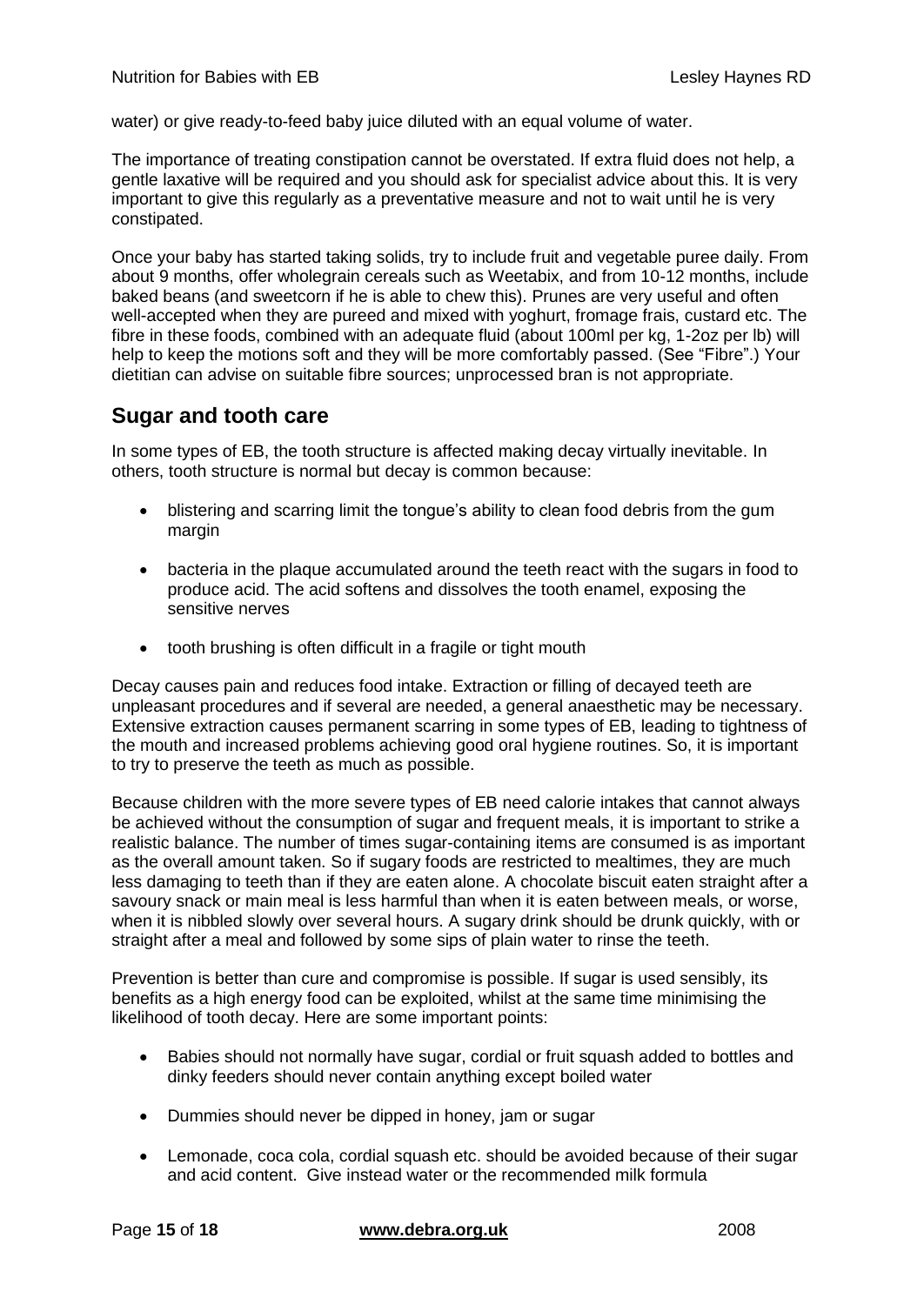For snacks, try cheese; sandwiches filled with smooth nut butter, Marmite<sup>®</sup>, cheese spread or meat/fish paste; or savoury biscuits which melt in the mouth

Avoid giving sweets and high-sugar foods e.g. chocolate biscuits to babies under 1 year as this encourages a preference for these to the exclusion of more nutritious foods. If they are given, restrict them to mealtimes

Finish meals with a savoury rather than a sweet food

<span id="page-15-0"></span>Even young children with only one or two teeth should see a dentist, preferably one familiar with EB, who can give advice on cleaning techniques, mouthwashes, fluoride supplements .etc

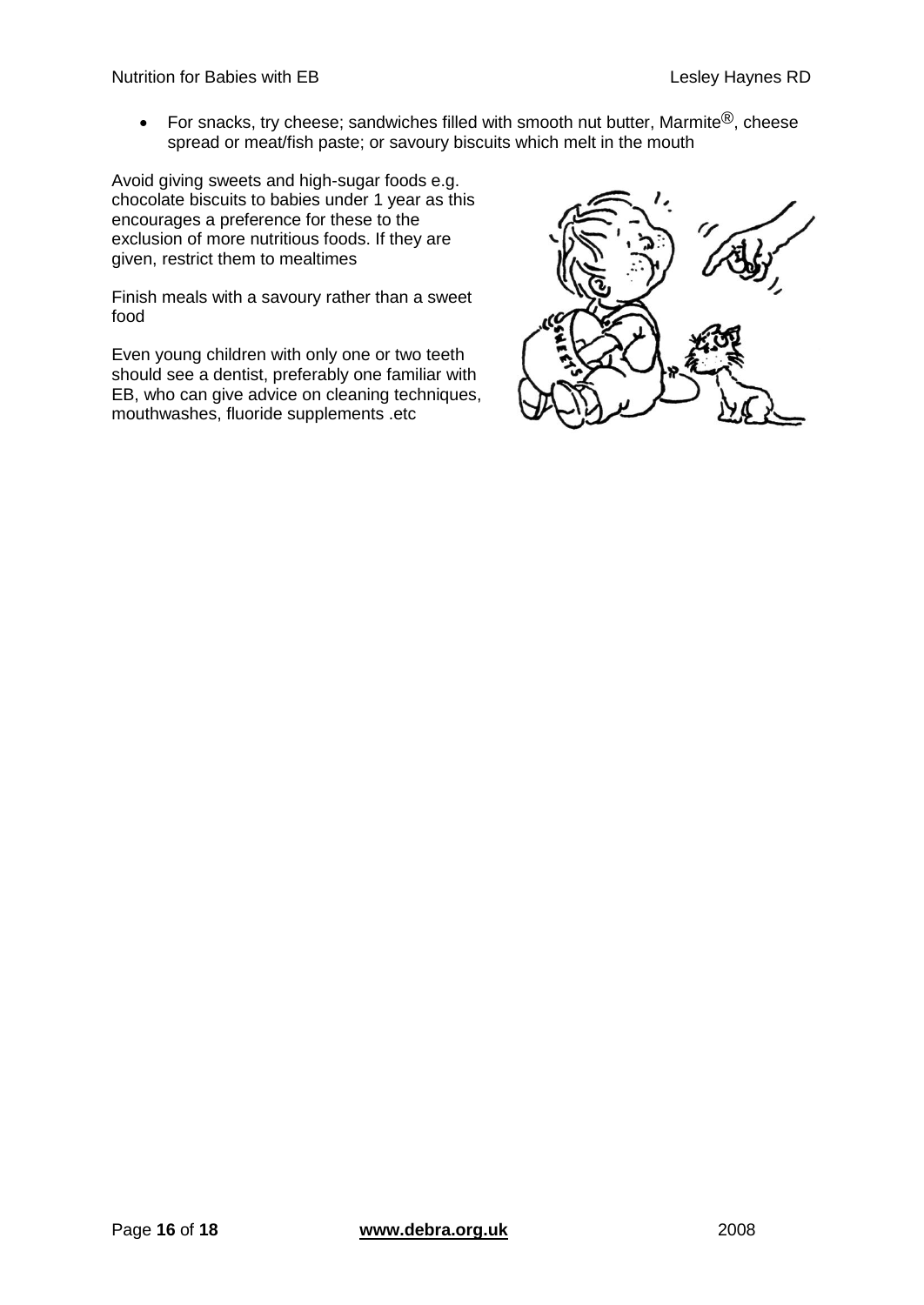# **Suggested weaning plan**

Use this as a guide rather than a strict timetable

| Age                         | Early am                  | <b>Breakfast</b>                                                                                        |
|-----------------------------|---------------------------|---------------------------------------------------------------------------------------------------------|
| No earlier than<br>17 weeks | Breast/bottle feed        | 1-2 teaspoons baby rice mixed with<br>breast/formula milk. Breast/bottle feed.                          |
| 6-7 months                  | Breast/bottle feed        | Increase baby cereal mixed with breast/formula<br>milk to appetite. Breast/bottle feed.                 |
| 7-9 months                  | Breast/bottle/cup<br>feed | Rusk/baby cereal mixed with breast/formula milk<br>to appetite<br>Breast/bottle/cup feed                |
| 9-12 months                 | Breast/bottle/cup<br>feed | Baby cereal/porridge mixed with mixed with<br>breast/formula milk to appetite<br>Breast/bottle/cup feed |
| 12-18 months                | Breast/bottle/cup<br>feed | Cereal eg Weetabix <sup>®</sup> /porridge with cows' milk.<br>Bread and butter. Cup feed                |